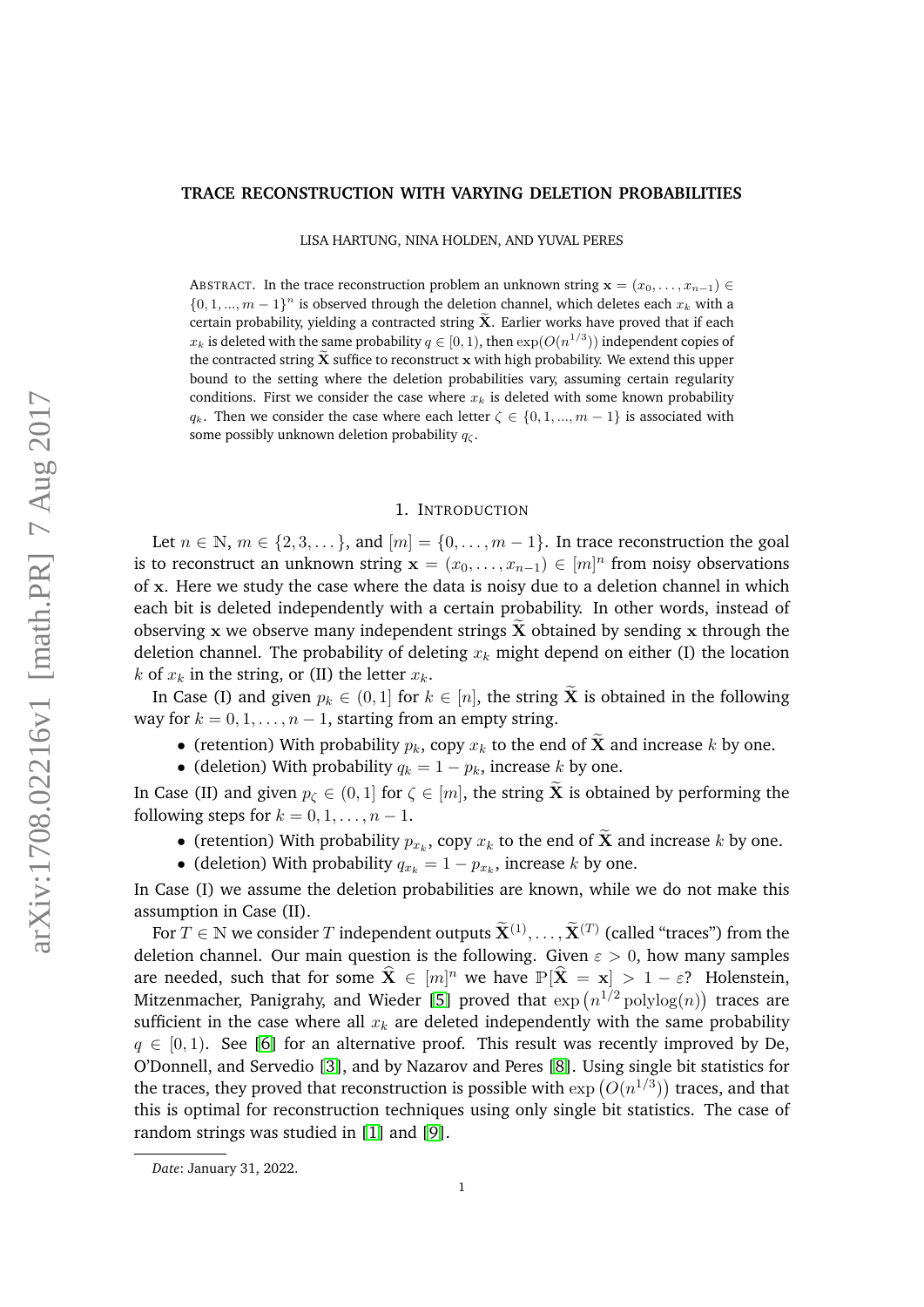1.1. **Main result.** We study the following two settings in Case (I) where the deletion probabilities depend on the location in the string.

- (i) (weak monotonicity) For some  $\delta \in (0,1)$  the retention probabilities  $(p_k)_{k \in \mathbb{N}}$  satisfy  $p_\ell > \frac{p_k}{2} + \delta$  for all  $k > \ell$ , and  $p_k > \delta$  for all  $k > 0$ .
- (ii) (periodicity) The deletion probabilities are 2-periodic, meaning that

$$
q_k = q \text{ for } k \text{ even}, \quad q_k = \tilde{q} \text{ for } k \text{ odd.}
$$
 (1.1)

In particular, (i) covers the case where the retention probabilities are monotonically decreasing and bounded away from zero, and the case where all retention probabilities are in some interval  $[p + \delta, 2p]$  for  $p \in (0, 1/2]$  and  $\delta > 0$ . Also observe that, by reversing the sequence, we can also study strings where the deletion probabilities satisfy  $p_\ell > \frac{p_j}{2} + \delta$ for all  $\ell > j$  (instead of  $\ell < j$ ).

<span id="page-1-0"></span>**Theorem 1.1.** Let  $\varepsilon > 0$  and  $m \in \{2, 3, \dots\}$ , and let the deletion probabilities be known *and satisfy Assumption (i) or (ii). There exists a constant*  $C > 0$  *depending only on*  $\varepsilon$ *, m*, *and*  $\delta$  *(for Assumption (i)), and*  $\varepsilon$ *, m, q, and*  $\tilde{q}$  *(for Assumption (ii)), such that the original* string  $\mathbf{x} \in [m]^n$ , can be reconstructed with probability at least  $1-\varepsilon$  from  $T = \lceil \exp\left(C n^{1/3}\right) \rceil$ *i.i.d. samples of the deletion channel applied to* x*.*

For case (II), where the deletion probabilities vary by letter, we prove the following.

<span id="page-1-2"></span>**Theorem 1.2.** *For any*  $\delta, \varepsilon > 0$  *and*  $m \in \{2, 3, \dots\}$  *there is a constant*  $C > 0$  *such that if*  $\min_{\zeta\in[m]}p_\zeta\geq\delta$ , then the string  $\mathbf{x}\in[m]^n$  can be reconstructed with probability at least  $1-\varepsilon$ from  $T = \lceil \exp\left(C n^{1/3}\right) \rceil$  i.i.d. samples of the deletion channel applied to  ${\bf x}.$  This result holds *also in the case when the deletion probabilities are unknown.*

The deletion channel (or variants of it which also allow insertions, substitutions, swaps, etc.) is relevant for the study of mutations and DNA sequencing errors. In the case of mutations several studies have revealed that mutation probabilities vary by location in the genome [\[4,](#page-9-4) [7,](#page-9-5) [10,](#page-9-6) [11\]](#page-9-7).

**Outline of the paper:** To prove Theorem [1.1](#page-1-0) we will first derive in Section [2.1](#page-1-1) an exact formula expressing the single bit statistics of  $\tilde{\mathbf{X}}$  as the coefficients of a particular polynomial. In Sections [2.2](#page-2-0) and [2.3](#page-4-0) we prove that this polynomial cannot be too small everywhere on a particular boundary arc of the unit disk. In Section [3](#page-5-0) we use this to prove that for any two input strings, at least one bit in the trace has a sufficiently different expectation so we are able distinguish the two strings. Theorem [1.2](#page-1-2) will be proved by first using the traces to obtain good estimates for the deletion probabilities, and then use a single bit test (with the estimated probabilities) for the traces sent through a second deletion channel.

**Acknowledgements:** We thank Ryan O'Donnell for suggesting the problem of varying deletion probabilities. Most of this work was done while the first and second author were visiting Microsoft Research, and they want to thank Microsoft for the hospitality.

#### 2. PREPARATORY LEMMAS

## <span id="page-1-1"></span>2.1. **A polynomial identity.** For  $a \in \mathbb{R}^n$  define

$$
\Psi(w) = \sum_{k=0}^{n-1} a_k p_k \prod_{\ell=0}^{k-1} (p_\ell w + q_\ell).
$$
 (2.1)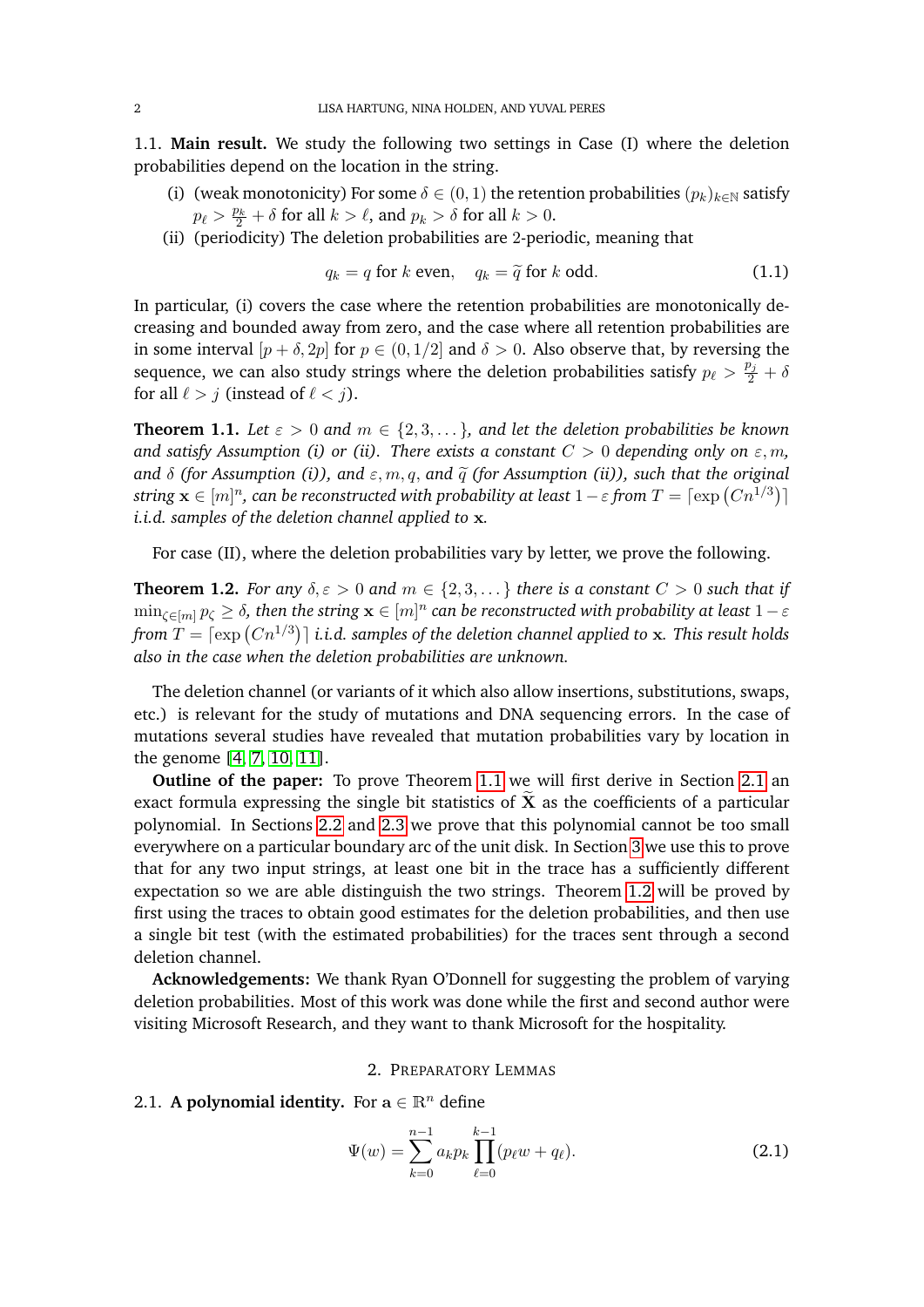<span id="page-2-4"></span>**Lemma 2.1.** *Let*  $\mathbf{a} = (a_0, a_1, \ldots, a_{n-1}) \in \mathbb{R}^n$  and let  $\widetilde{\mathbf{a}}$  be the output of the deletion channel<br>with input a padded with an infinite assumes of  $\theta$ 's an the right side. Then *with input* a*, padded with an infinite sequence of 0's on the right side. Then*

<span id="page-2-1"></span>
$$
\mathbb{E}\left(\sum_{j\geq 0} \widetilde{a}_j w^j\right) = \Psi(w). \tag{2.2}
$$

*Proof.* The expectation on the left side of [\(2.2\)](#page-2-1) can be written as

<span id="page-2-3"></span>
$$
\sum_{k=0}^{n-1} a_k p_k \sum_{j=0}^{k-1} w^j \mathbb{P}\left(\sum_{\ell=0}^{k-1} B_\ell = j\right),\tag{2.3}
$$

where  $B_\ell$  for  $\ell = 0, \ldots, n-1$  are independent Bernoulli $(p_\ell)$ -distributed random variables. Observe that

<span id="page-2-2"></span>
$$
\sum_{j=0}^{k-1} w^j \mathbb{P}\left(\sum_{\ell=0}^{k-1} B_\ell = j\right) = \mathbb{E}\left(w^{\sum_{\ell=0}^{k-1} B_\ell}\right) = \prod_{\ell=0}^{k-1} (q_\ell + p_\ell w),\tag{2.4}
$$

where we used independence in the last step. Plugging [\(2.4\)](#page-2-2) into [\(2.3\)](#page-2-3) concludes the proof of Lemma [2.1.](#page-2-4)  $\Box$ 

Next, we will establish that (perhaps after a change of variables) the function  $|\Psi(w)|$ on a small arc of the unit disc is not to small. We use tools from standard complex analysis (inspired by [\[2\]](#page-8-2)).

## <span id="page-2-0"></span>2.2. **The deletion probabilities satisfy a monotonicity property.**

<span id="page-2-5"></span>**Lemma 2.2.** *Assume that*  $a_0 = 1$ ,  $a_k \in [-1, 1]$  *for*  $k \ge 1$ , and that there is some  $\delta \in (0, 1/10)$  $f$  *such that*  $p_0 > \frac{p_k}{2} + \delta$  *and*  $p_k > \delta$  *for all*  $k > 0$ *. Define the arc*  $\gamma_L = \{z = e^{i\theta}, \frac{-\pi}{L} \leq \theta \leq \frac{\pi}{L}\}$  $\frac{\pi}{L}\}$ . *Then there is a constant*  $c > 0$  *depending only on*  $\delta$  *such that*  $\max_{\gamma_L}|\Psi(w)| > e^{-cL}$  *for all*  $L > 1$ .

*Proof.* Throughout the proof c is a positive constant which may depend on  $\delta$  and which may change line by line. Define  $w_0 := -q_0/p_0$ . Let  $\Omega'$  be a rectangular domain which contains  $w_0$  and 1/2, has sides parallel to the coordinate axes, and which is such that  $|pw + (1-p)| < 1 - \delta/2$  for all  $p \in \{p_0, p_1, \dots\}$  and  $w \in \Omega'$ . Observe that an appropriate domain exists since the required inequality is satisfied for all  $w \in [w_0, 1/2]$ . Furthermore, observe that we may assume  $\Omega'$  changes continuously as we vary  $w_0$ . Let  $\Omega = \Omega' \cup$  $B_{1/2}(1/2)$ . For  $L > 100$ , let  $\Omega'_L$  be the horizontal translation of  $\Omega$  by some  $t_L \in (0, 1/10)$ , such that  $\gamma_L$  is the intersection of  $\Omega'_L$  and the right half of  $\partial \mathbb{D}$ . There is an  $L_0 > 0$ depending only on  $\delta$  such that  $w_0 \in \Omega_L'$  for all  $L > L_0$ , and it is sufficient to prove the result of the lemma for  $L > L_0$ . Let  $\Omega_L = \Omega_L' \cap (\mathbb{D} \cup \{z : \text{Re}(z) < 0\})$ . Then  $\partial \Omega_L$  is the union of the three disjoint sets  $\gamma_L, \gamma_L^2$ , and  $\gamma_L^3$ , where

$$
\gamma_L^2 := \{ z \in \partial \Omega_L : \text{Re}(z) \le 1/2 + t_L \}, \quad \gamma_L^3 := \{ z \in \partial \Omega_L \setminus \gamma_L : \text{Re}(z) > 1/2 + t_L \}.
$$

See Figure [1](#page-3-0) for an illustration of  $\partial\Omega_L$ . Since log |Ψ| is subharmonic, and letting  $\mu_{\Omega}^{w_0}$  $\Omega_L$ denote harmonic measure of  $\Omega_L$  relative to  $w_0$ ,

<span id="page-2-6"></span>
$$
\log|\Psi(w_0)| \leq \int_{\gamma_L} \log|\Psi(z)| d\mu_{\Omega_L}^{w_0}(z) + \int_{\gamma_L^2} \log|\Psi(z)| d\mu_{\Omega_L}^{w_0}(z) + \int_{\gamma_L^3} \log|\Psi(z)| d\mu_{\Omega_L}^{w_0}(z).
$$
\n(2.5)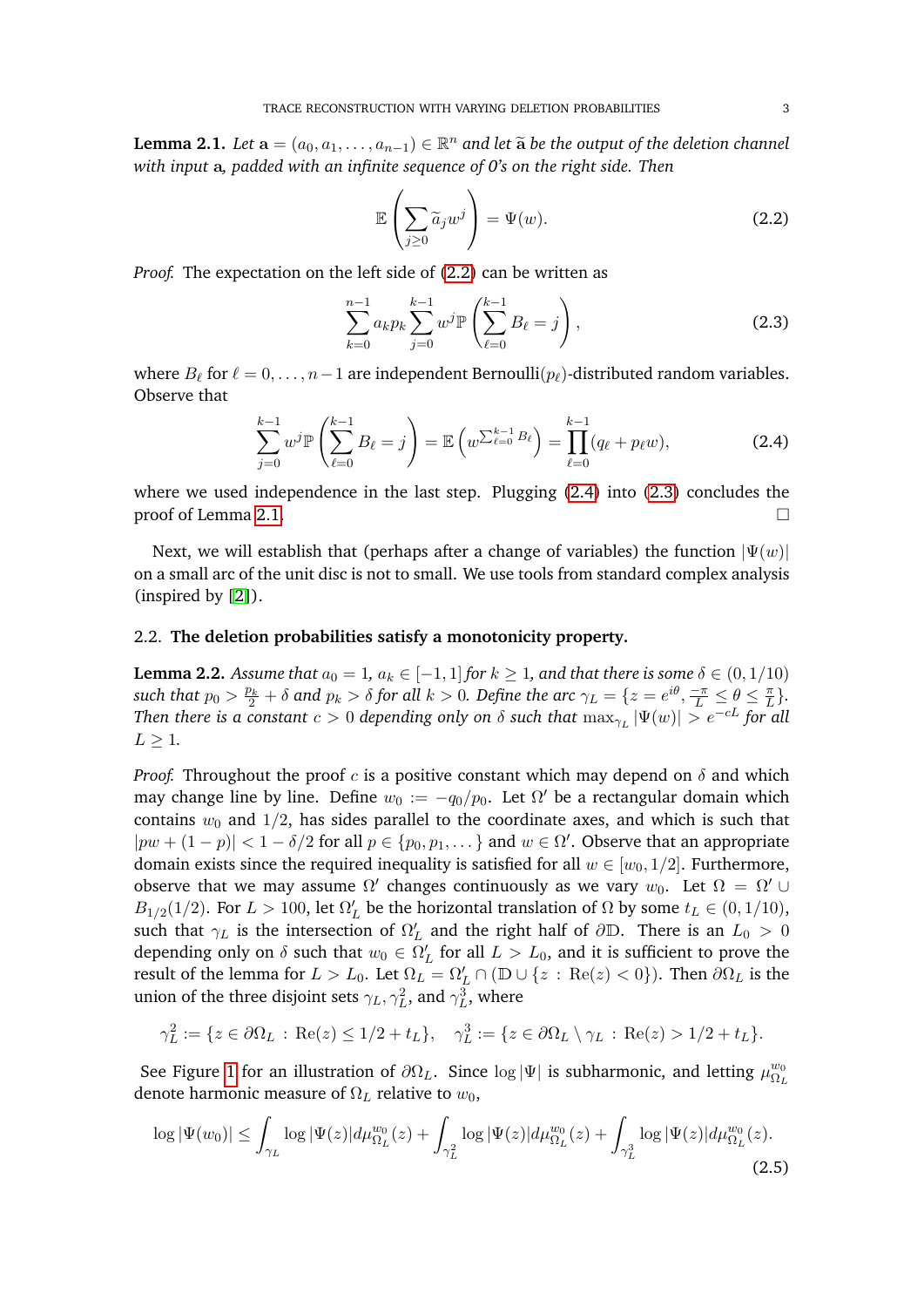

<span id="page-3-0"></span>FIGURE 1. Illustration of objects defined in the proof of Lemma [2.2.](#page-2-5) The domain  $\Omega_L$  is bounded by the colored curves.

Without loss of generality we assume  $|\Psi(z)| < 1$  everywhere on  $\gamma_L$ . For each fixed  $w_0$ there is a constant  $c_{w_0}$  such that  $\mu_{\Omega_I}^{w_0}$  $\frac{w_0}{\Omega_L}(\gamma_L) \geq c_{w_0}/L$ . Since we assume  $\Omega'$  varies continuously as we vary  $w_0 \in [1 - 1/\delta, 0]$ , we can find a  $c' > 0$  such that  $c_{w_0} > c'$  for all  $w_0$  this gives

$$
\int_{\gamma_L} \log |\Psi(z)| d\mu_{\Omega_L}^{w_0}(z) \le \mu_{\Omega_L}^{w_0}(\gamma_L) \cdot \log \max_{\gamma_L} |\Psi(w)| \le \frac{c'}{L} \log \max_{\gamma_L} |\Psi(w)|.
$$

Observe that  $\log |\Psi(z)| < c$  for any  $z \in \partial \Omega_L \cap \{z : \text{Re}(z) < 1/2 + t_L\}$ , so

$$
\int_{\gamma_L^2} \log |\Psi(z)| d\mu_{\Omega_L}^{w_0}(z) \leq c.
$$

For any  $w \in \mathbb{D}$ ,

$$
|\Psi(w)| \le \sum_{k=0}^{n-1} p_k \prod_{\ell=0}^{k-1} |q_\ell + p_\ell w| \le \sum_{k=0}^{n-1} \prod_{\ell=0}^{k-1} (q_k + p_k |w|) \le \sum_{k=0}^{n-1} (1 - \delta + \delta |w|)^k \le \frac{1}{\delta (1 - |w|)}.
$$
\n(2.6)

It follows that

<span id="page-3-1"></span>
$$
\int_{\gamma_L^3} \log |\Psi(z)| d\mu_{\Omega_L}^{w_0}(z) \le \log \left(\frac{1}{\delta}\right) + \int_{\gamma_L^3} \log \frac{1}{1-|z|} d\mu_{\Omega_L}^{w_0}(z). \tag{2.7}
$$

A Brownian motion started at  $w_0$  must hit the line segment  $\ell_L := \{z \in \Omega_L : \text{Re}(z) =$  $1/4 + t_L$ } before hitting  $\gamma_L^3$ . Therefore, defining  $D_L = B_{1/2}(1/2 + t_L)$ , the integral in [\(2.7\)](#page-3-1) is bounded above by

<span id="page-3-2"></span>
$$
c \sup_{w \in \ell_L} \int_{\gamma_L^3} \log \frac{1}{1 - |z|} d\mu_{D_L}^w(z).
$$
 (2.8)

Since  $\ell_L$  has distance  $> 1/4$  from  $\gamma_L^3$ , the density of  $\mu_{D_L}^w$  on  $\gamma_L^3$  is bounded above by a universal constant. For any  $z \in \gamma_L^3$  in the first quadrant we have  $1 - |z| \ge c^{-1}(\theta - \theta_0)^2$ , where  $\theta \in (-\pi, \pi]$  is the angle for polar coordinates with origin at  $1/2+t_L$  and  $\theta_0 \in [0, \pi/2]$ corresponds to the point of intersection between  $\partial D_L$  and  $\partial \mathbb{D}$  in the first quadrant (see  $[8, equation (4.4)]$  $[8, equation (4.4)]$ . Therefore we can bound  $(2.8)$  from above by

$$
c \int_0^{\pi/2} \log \left| \frac{1}{\theta} \right| \, d\theta < \infty. \tag{2.9}
$$

We conclude that

$$
\int_{\gamma_L^3} \log |\Psi(z)| d\mu_{\Omega_L}^{w_0}(z) < c. \tag{2.10}
$$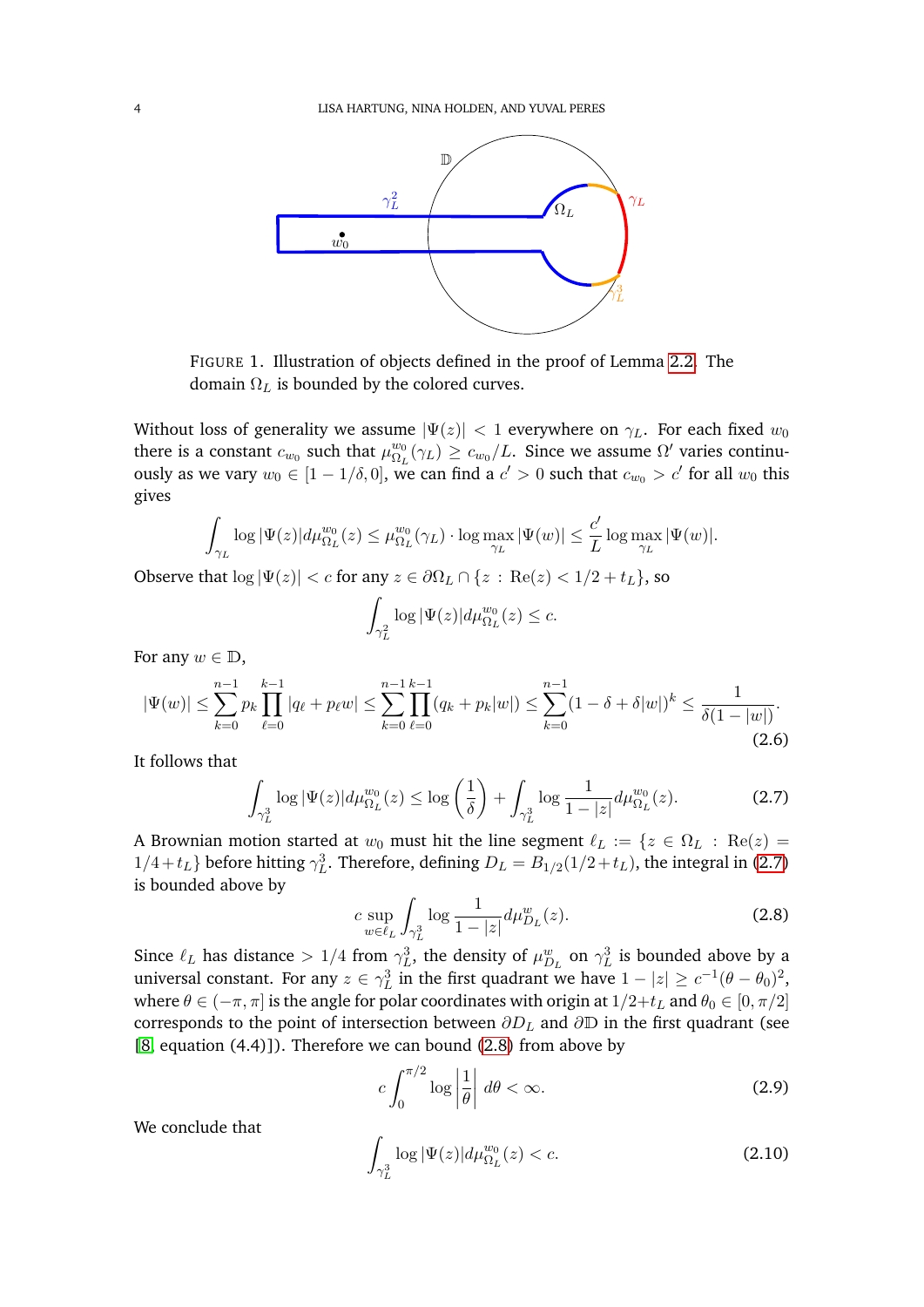Inserting the above estimates into [\(2.5\)](#page-2-6), we get

$$
\log|p_0| \le c + \frac{c'}{L} \log \max_{\gamma_L} |\Psi(w)|,
$$

which implies the lemma.  $\Box$ 

<span id="page-4-0"></span>2.3. **The** 2-**periodic case.** Assume without loss of generality that  $p < \tilde{p}$ . If  $z = \tilde{p}w + \tilde{q}$ then

<span id="page-4-1"></span>
$$
\Psi(w) = \widetilde{\Psi}(z) := \sum_{k=0}^{n-1} a_k p_k \prod_{\ell=0}^{k-1} (p_\ell \frac{z - \widetilde{q}}{\widetilde{p}} + q_\ell).
$$
 (2.11)

<span id="page-4-5"></span>**Lemma 2.3.** Assume that  $a_0 = 1$ ,  $a_k \in [-1,1]$  for  $k \geq 1$ , and that  $(p_\ell)_\ell$  is 2*-periodic.* If  $|\widetilde{\Psi}(z)| < \beta$  everywhere on the the arc  $\gamma_L = \{z = e^{i\theta}, \frac{-\pi}{L} \le \theta \le \frac{\pi}{L}\}$  $\{ \frac{\pi}{L} \}$  then there exists  $c$ *depending on q and*  $\widetilde{q}$  *such that*  $\beta > e^{-cL}$  *for all*  $L \geq 1$ *.* 

*Proof.* We consider the following cases.

Case 1)  $p_0 = \tilde{p}$ .

Then [\(2.11\)](#page-4-1) gives

$$
\widetilde{\Psi}(z) = a_0 \widetilde{p} + a_1 p z + a_2 \widetilde{p} z \left( p \frac{z - \widetilde{q}}{\widetilde{p}} + q \right) + \dots \tag{2.12}
$$

Setting  $z = 0$  we get  $\tilde{\Psi}(0) = \tilde{p} > 0$ . Case 2)  $p_0 = p$ . Then [\(2.11\)](#page-4-1) gives

<span id="page-4-4"></span>
$$
\widetilde{\Psi}(z) = a_0 p + a_1 \widetilde{p} \left( p \frac{z - \widetilde{q}}{\widetilde{p}} + q \right) + a_2 p z \left( p \frac{z - \widetilde{q}}{\widetilde{p}} + q \right) + \dots \tag{2.13}
$$

Setting again  $z = 0$  gives

<span id="page-4-2"></span>
$$
\widetilde{\Psi}(0) = a_0 p + a_1 \widetilde{p}\left(q - \frac{p\widetilde{q}}{\widetilde{p}}\right) = p + a_1(\widetilde{p} - p).
$$
\n(2.14)

The expression in [\(2.14\)](#page-4-2) can take three values

<span id="page-4-3"></span>
$$
\widetilde{\Psi}(0) = \begin{cases}\n p & \text{if } a_1 = 0, \\
\widetilde{p} & \text{if } a_1 = 1, \\
-\widetilde{p} + 2p & \text{if } a_1 = -1.\n\end{cases}
$$
\n(2.15)

Case 2.1) If  $\tilde{p} \neq 2p$ , then we see by [\(2.15\)](#page-4-3) that  $|\Psi(0)|$  is bounded from below by a constant depending only on  $p$  and  $\tilde{p}$ .

Case 2.2)  $p_0 = p$  and  $\tilde{p} = 2p$ . Observe that in this particular case

$$
p\frac{z-\widetilde{q}}{\widetilde{p}}+q=\frac{1}{2}z+\frac{1}{2}.
$$
\n(2.16)

Hence inserting  $z = -1$  into [\(2.13\)](#page-4-4) gives

$$
\Psi(-1) = a_0 p > 0. \tag{2.17}
$$

Moreover,  $\widetilde{\Psi}$  is continuous in some neighborhood of  $z = -1$  (uniformly in  $a_0, a_1, \dots$ ). Hence, there exists  $\delta_1 \in (0,1)$  depending only on p such that  $|\Psi(1-\delta_1)|$  is bounded away from 0.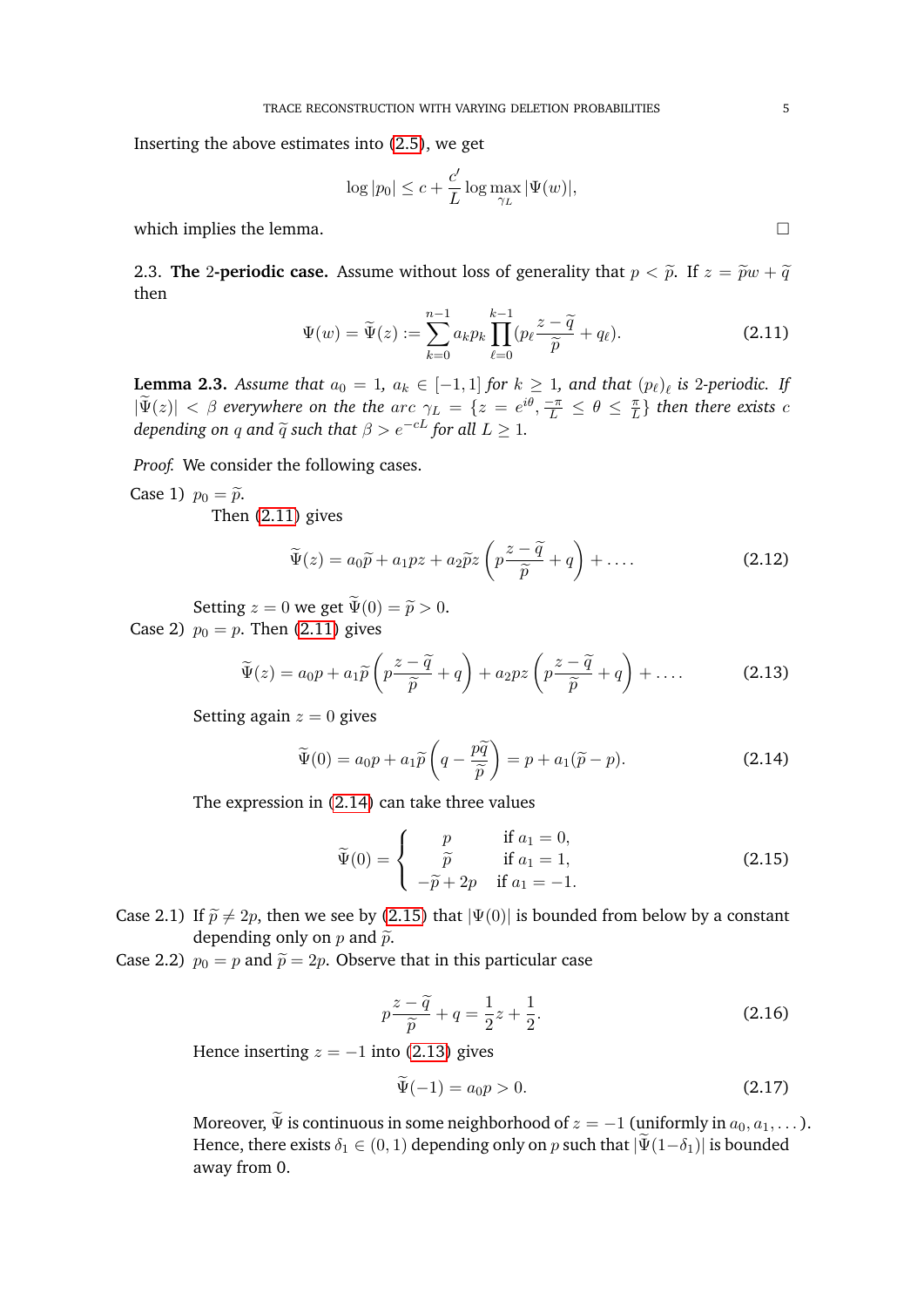Again  $|\widetilde{\Psi}(z)|$  for  $|z| \leq 1$  is bounded in terms of a geometric series. Set  $p^* = \frac{p}{\widetilde{p}}$  $\frac{p}{\widetilde{p}}$  and  $q^* = 1 - p^*$ . Then

$$
|\tilde{\Psi}(z)| \le \frac{1}{p^*(1-|z|)}.\tag{2.18}
$$

Now the claim of Lemma [2.3](#page-4-5) follows by letting  $\Omega$  be a ball contained in D such that  $\partial\Omega$ is tangent to  $\partial D$  at 1 and  $-1 + \delta_1 \in \Omega$ , and then proceeding as in Lemma [2.2](#page-2-5) using the subharmonic function log  $|\Psi|$ .

# 3. PROOF OF MAIN RESULT: DELETION PROBABILITIES VARYING WITH POSITION

<span id="page-5-0"></span>*Proof of Theorem [1.1.](#page-1-0)* Throughout the proof all constants should depend only on  $\delta$  and m. Let  $x, y \in [m]^n$  be two different strings. We first consider the case  $m = 2$ . Let  $\mathbf{a} = \mathbf{x} - \mathbf{y}$ . By Lemma [2.1,](#page-2-4)

<span id="page-5-1"></span>
$$
\sum_{j=0}^{n-1} \mathbb{E}\left(\widetilde{X}_j - \widetilde{Y}_j\right) w^j = \sum_{k=0}^{n-1} a_k p_k \prod_{\ell=0}^{k-1} (q_\ell + p_\ell w).
$$
 (3.1)

Let  $k^* = \min\{k : a_k \neq 0\}$ . Then the right side of [\(3.1\)](#page-5-1) is equal to

$$
\prod_{\ell < k^*} (q_\ell + p_\ell w) \left( p_{k^*} a_{k^*} + \sum_{k=k^*+1}^{n-1} a_k p_k \prod_{\ell=k^*}^{k-1} (q_\ell + p_\ell w) \right). \tag{3.2}
$$

Let  $L \in \mathbb{N}$ . We first consider deletion probabilities satisfying Assumption (i). First, we verify that for  $w \in \gamma_L$ 

<span id="page-5-2"></span>
$$
\left| \prod_{\ell < k^*} (q_\ell + p_\ell w) \right| \ge \exp(-nC_2/L^2),\tag{3.3}
$$

for some universal constant  $C_2$ . To see that observe that by writing  $w = \cos(\theta) + i\sin(\theta)$ , for any  $0 < p < 1$ ,

$$
|pw + (1-p)|^2 = 1 - 2(1-p)p(1 - \cos(\theta))
$$
  
\n
$$
\geq 1 - (1-p)p\theta^2 + O(\theta^4)
$$
  
\n
$$
= \exp(-(1-p)p\theta^2 + O(\theta^4)),
$$
\n(3.4)

where we used the series expansion of cos. Since  $\theta \in \gamma_L$ , [\(3.3\)](#page-5-2) follows. Define

$$
A(w) = p_{k^*} a_{k^*} + \sum_{k=k^*+1}^{n-1} a_k p_k \prod_{\ell=k^*}^{k-1} (q_\ell + p_\ell w).
$$
 (3.5)

By Lemma [2.2](#page-2-5) there exists  $w_1\in~\gamma_L$  such that  $|A(w_1)|\geq e^{-cL}.$  Hence, taking absolute values in [\(3.1\)](#page-5-1) gives for  $w \in \gamma_L$ ,

<span id="page-5-3"></span>
$$
\sum_{j\geq 0} \left| \mathbb{E}\left( \widetilde{X}_j - \widetilde{Y}_j \right) \right| \geq \left| \prod_{\ell < k^*} (q_\ell + p_\ell w_1) \right| |A(w_1)| \tag{3.6}
$$

$$
\geq \exp(-nC_2/L^2)e^{-cL}.\tag{3.7}
$$

To approximately maximize the term on the right side of  $(3.6)$  we choose  $L$  of order  $n^{1/3}$  and obtain that there is a constant  $C_3>0$  such that

$$
\sum_{j\geq 0} \left| \mathbb{E}\left(\tilde{X}_j - \tilde{Y}_j\right) \right| \geq \exp\left(-C_3 n^{1/3}\right). \tag{3.8}
$$

We now conclude the proof similarly as the proof of [\[8,](#page-9-2) Theorem 1.1] (see the argument starting with equation (2.4) of that paper). We first observe that for some  $j \geq 0$  and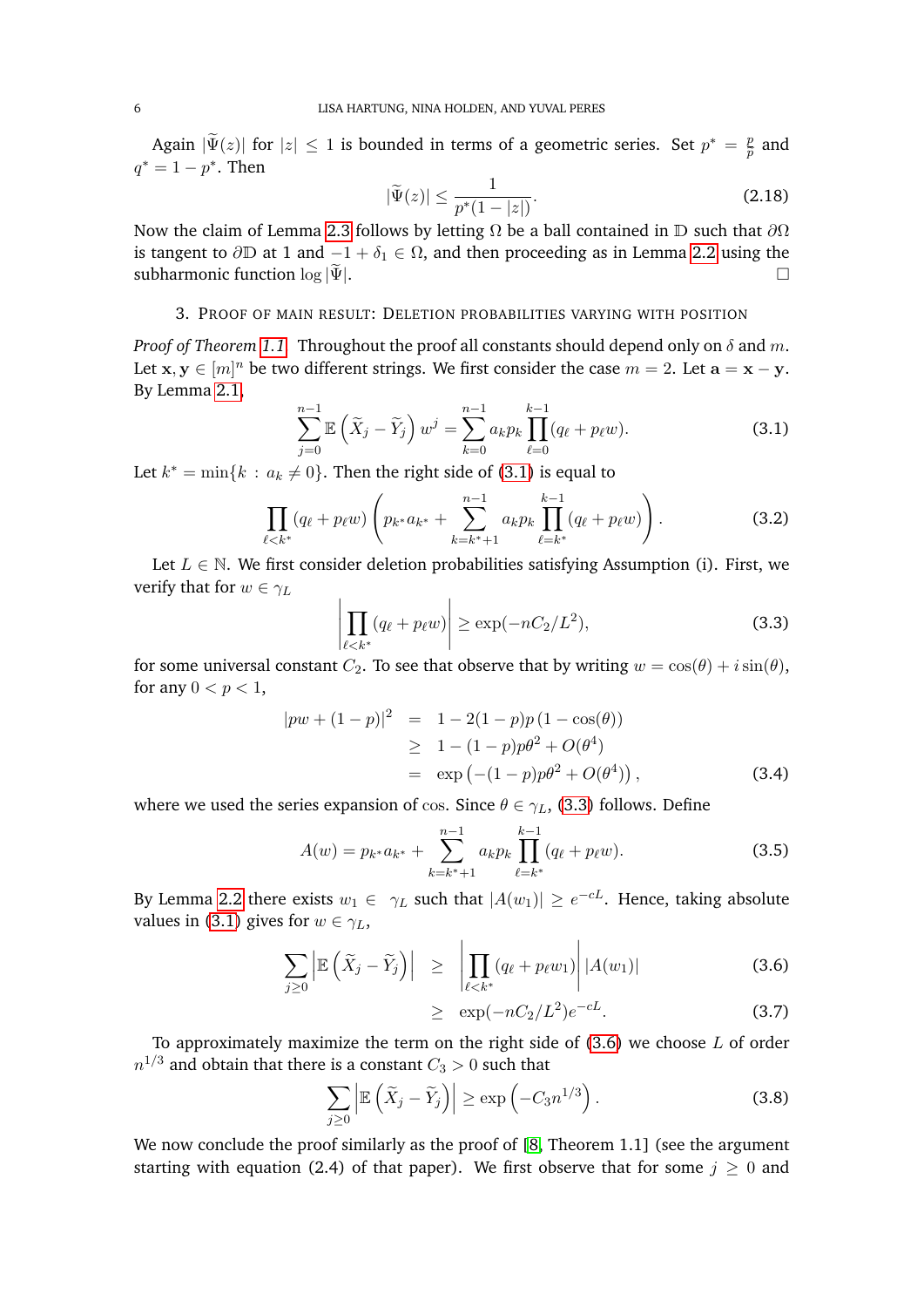$C_4 > 0$  we have  $\Big|$  $\mathbb{E}\left(\widetilde{X}_j - \widetilde{Y}_j\right)\Big| \geq \exp(-C_4 n^{1/3})$ . By Hoeffding's inequality this allows us to test whether our bit sequence is more likely to equal x or y; in case our string equals either **x** or **y** our test fails with probability at most  $\exp(-C_5 n^{1/3})$ . Repeating this for all possible pairs of bit sequences  $x, y \in \{0,1\}^n$ , we can determine the original bit string with high probability as  $n \to \infty$ . By increasing the constant C appearing in the statement of the theorem the result holds for any  $n$ . See [\[8\]](#page-9-2) for a more detailed argument.

For  $m \neq 2$  we proceed similarly. Let  $x, y \in [m]^n$  for  $m \neq 2$ . For each fixed  $\zeta \in [m]$ , we define  $\tilde{\mathbf{x}}$  and  $\tilde{\mathbf{y}}$  to be equal to x and y, respectively, except that we replace  $x_k$  by 1 if  $x_k = \zeta$ , and we replace  $x_k$  by 0 if  $x_k \neq \zeta$ . Using the above procedure we can find all k such that  $x_k = \zeta$  in the original string. Repeating for all  $\zeta \in [m]$  we determine the original string.

For deletion probabilities satisfying Assumption (ii) let

$$
A(z) = p_{k^*} a_{k^*} + \sum_{k=k^*+1}^{n-1} a_k p_k \prod_{\ell=k^*}^{k-1} \left( \frac{p_\ell}{\widetilde{p}} z + q_\ell - \frac{p_\ell \widetilde{q}}{\widetilde{p}} \right).
$$
 (3.9)

By Lemma [2.3](#page-4-5) there exists  $z_0 \in \gamma_L$  such that  $|A(z_0)| \geq e^{-cL}$ . Similarly as above, for  $z \in \gamma_L$  and  $w = \frac{z - \widetilde{q}}{\widetilde{p}}$  $\frac{-q}{\widetilde{p}},$ 

$$
\left| \prod_{\ell < k^*} (q_\ell + p_\ell w) \right| \ge \exp(-nC_6/L^2),\tag{3.10}
$$

and

<span id="page-6-0"></span>
$$
|w| \ge \exp\left(-C_7/L^2\right). \tag{3.11}
$$

Taking again absolute values in [\(3.1\)](#page-5-1), this gives for  $z \in \gamma_L$ ,

$$
\sum_{j\geq 0} \left| \mathbb{E}\left(\widetilde{X}_j - \widetilde{Y}_j\right) \right| |w|^j \geq \left| \prod_{\ell < k^*} (q_\ell + p_\ell w) \right| |A(z)| \leq \exp(-nC_6/L^2) e^{-cL}, \tag{3.12}
$$

Using [\(3.11\)](#page-6-0), this gives that  $\left| \begin{array}{c} 0 & 1 \\ 0 & 1 \end{array} \right|$  $\mathbb{E}\left(\widetilde{X}_j - \widetilde{Y}_j\right)\Big| \geq \exp(-C_8 n^{1/3})$  for some  $j \geq 0$  and  $C_8 > 0$ . We conclude the proof as above.

# 4. PROOF OF MAIN RESULT: DELETION PROBABILITIES VARYING WITH LETTER

To prove Theorem [1.2,](#page-1-2) we first observe that the theorem is immediate from [\[8\]](#page-9-2) and [\[3\]](#page-8-0) in the case where the deletion probabilities  $q_0, \ldots, q_{m-1}$  are known. This follows since we can send the traces through a second deletion channel, where each letter  $\zeta \in [m]$  is retained with probability  $p_{\zeta}^{-1} \min_{\zeta' \in [m]} p_{\zeta'}.$  The traces obtained in the second deletion channel can be obtained directly from x sent through a single deletion channel with constant retention probability  $\min_{\zeta \in [m]} p_\zeta$ , and  ${\bf x}$  can therefore be reconstructed with  $\exp(O(n^{1/3}))$ traces. For the case of unknown deletion probabilities, we show in Lemma [4.1](#page-7-0) that we can obtain good estimates for the deletion probabilities by studying the traces. Then we use Lemma [4.2](#page-7-1) to argue that these estimates are sufficiently good, so that the single bit test still works when we use our estimated values for the deletion probabilities.

**Lemma 4.1.** *Consider the setting of Theorem [1.2,](#page-1-2) where we assume the deletion probabilities are unknown, and that each letter in* [m] *appears at least once in* x. *Given any*  $\delta$ ,  $C_1 > 0$ ,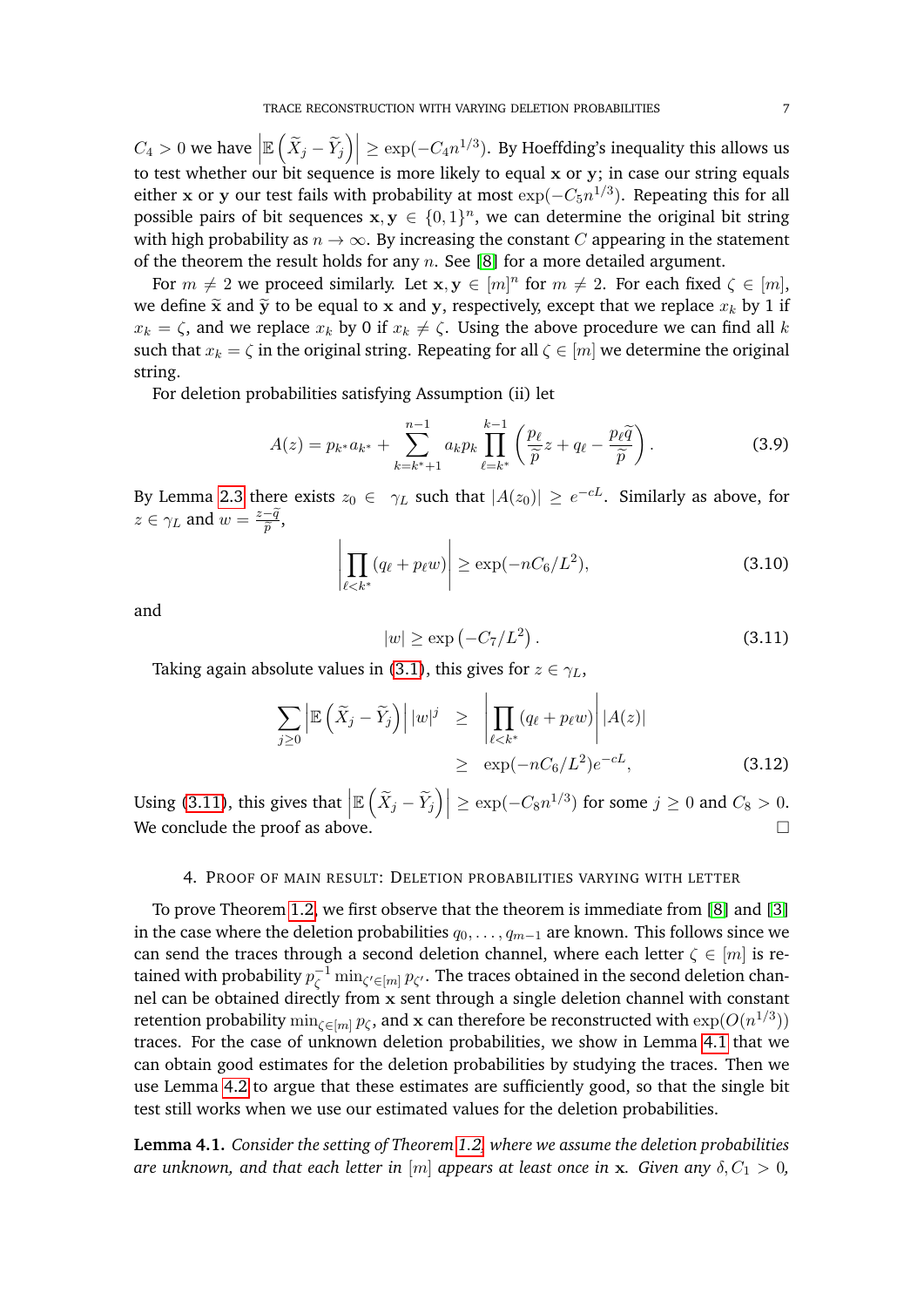*we can find a*  $C_0 > 0$  *depending only on*  $\delta$ *, m, and*  $C_1$ *, such that if we have at least*  $T =$  $\lceil \exp(C_0 n^{1/3}) \rceil$  *traces, then we can use the traces to find an estimate*  $\hat{p}_\zeta$  *for each*  $p_\zeta$  *satisfying* 

<span id="page-7-0"></span>
$$
\mathbb{P}\left[\max_{\zeta \in [m]} |\widehat{p}_{\zeta} - p_{\zeta}| > \exp(-C_1 n^{1/3})\right] < \delta. \tag{4.1}
$$

*Proof.* Fix  $\zeta \in [m]$  and define  $p := p_{\zeta}, r := |\{k \in [n] : x_k = \zeta\}|, \mu := rp$ , and  $v :=$  $r p(1-p)$ . Observe that  $1-p = v/\mu$ . If  $Y_t = |\{k \in [|\tilde{X}^t|] : \tilde{X}_k^t = \zeta\}|$ , then  $\mathbb{E}[Y_t] = \mu$  and  $Var[Y_t] = v$ . We use the following estimates  $\hat{\mu}, \hat{v}$ , and  $\hat{p}$  for  $\mu, v$ , and  $p$ , respectively,

$$
\widehat{\mu} = \frac{1}{T} \sum_{t=1}^{T} Y_t, \qquad \widehat{v} = \frac{1}{T-1} \sum_{t=1}^{T} (Y_t - \widehat{\mu})^2, \qquad 1 - \widehat{p} = \widehat{v}/\widehat{\mu}.
$$

We have  $\mathbb{E}[\hat{\mu}] = \mu$ ,  $\mathbb{E}[\hat{v}] = v$ , and  $\text{Var}[\hat{\mu}] = v/T < r/T$ . Also observe that for a universal constant  $C > 0$ , we have  $Var[\hat{v}] \leq Cr^4/T$ . This means that for an appropriate  $C_0 > 0$ , with probability  $1 - o_n(1)$ , we have  $|\hat{\mu} - \mu|, |\hat{v} - v| < \exp(-C_1 n^{1/3})$ . Upon increasing  $C_1$  and using the definition of  $\hat{\epsilon}$  this gives that  $|\hat{\epsilon} - v| < \exp(-C_1 n^{1/3})$  with probability  $C_0$  and using the definition of  $\hat{p}$ , this gives that  $|\hat{p} - p| < \exp(-C_1 n^{1/3})$  with probability  $1 - o_n(1)$ , which implies the lemma.

For 
$$
\mathbf{x} = (x_0, ..., x_{n-1}) \in \mathbb{R}^n
$$
 and  $\mathbf{p} = (p_0, ..., p_{m-1}) \in (0, 1]^m$ , define  
\n
$$
\Phi_{\mathbf{p}}^{\mathbf{x}}(w) = \sum_{k=0}^{n-1} x_k p_{x_k} \prod_{\ell=0}^{k-1} (p_{x_\ell} w + q_{x_\ell}).
$$
\n(4.2)

**Lemma 4.2.** *For any*  $C_2 > 0$ *, we can find a*  $C_1 > 0$  *such that the following holds for any*  $p ∈ (0, 1]$ *. Let*  $\mathbf{p} = (p, \ldots, p) ∈ (0, 1]^m$  and  $\mathbf{p}' = (p'_0, \ldots, p'_{m-1}) ∈ (0, 1]^m$  satisfy

<span id="page-7-1"></span>
$$
|p - p'_{\zeta}| < \exp(-C_1 n^{1/3}), \qquad \forall \zeta \in [m]. \tag{4.3}
$$

*Then for each*  $\mathbf{x} \in [m]^n$ *, each coefficient in the polynomial*  $\Phi^{\mathbf{x}}_\mathbf{p}(w) - \Phi^{\mathbf{x}}_\mathbf{p'}(w)$  *has magnitude* less than  $\exp(-C_2 n^{1/3})$ .

*Proof.* To simplify notation, let  $\varepsilon = \exp(-C_1 n^{1/3})$ . The magnitude of the coefficient of  $w^j$ in  $\Phi_{\bf p}^{\bf x}(w)-\Phi_{\bf p'}^{\bf x}(w)$ , is bounded above by the following, with  $B(k,p)$  denoting a binomial random variable

$$
m\sum_{k=0}^{n-1} \max \left\{ \left| \mathbb{P}[B(k, p + \widehat{\varepsilon}) = j] - \mathbb{P}[B(k, p) = j] \right| : \widehat{\varepsilon} \in [-\varepsilon, \varepsilon] \right\} + \varepsilon,
$$

which is bounded by a polynomial multiple of  $\varepsilon$ .

*Proof of Theorem 1.2.* Throughout the proof we consider constants 
$$
C_0, C_1, C_2
$$
 which may depend on  $\delta$ ,  $p^* := \min_{\zeta \in [m]} p_{\zeta}$ , and  $m$ , but which are independent of all other parameters.  
Let  $T = [\exp(C_0 n^{1/3})]$  for some  $C_0 > 0$  which will be determined later. Consider  $T$  traces  $\tilde{\mathbf{X}}^{(1)}, \ldots, \tilde{\mathbf{X}}^{(T)}$  obtained by sending  $x$  through the deletion channel considered in the statement of the theorem. Using the  $T$  traces, we find an estimate  $\hat{p}_{\zeta}$  for each  $p_{\zeta}$  as described in Lemma 4.1, and let  $\hat{p}^* = \min_{\zeta \in [m]} \hat{p}_{\zeta}$ .

Send each trace  $\widetilde{\mathbf{X}}^{(t)}$  through a second deletion channel, so that we obtain traces  $\check{\mathbf{X}}^{(1)},\ldots,\check{\mathbf{X}}^{(T)}.$  In the second deletion channel the letter  $\zeta$  is retained with probability  $\hat{p}^*/\hat{p}_\zeta$ . Observe that each trace  $\check{\mathbf{X}}^{(t)}$  can be obtained from x by considering a deletion channel in which the letter  $\zeta$  is retained with probability  $x^*$ .  $\approx \hat{z}^*/\hat{z}$ . In perticular, if channel in which the letter  $\zeta$  is retained with probability  $p_{\zeta}^* := p_{\zeta} \hat{p}^*/\hat{p}_{\zeta}$ . In particular, if our estimate  $\widehat{p}_{\zeta}$  for  $p_{\zeta}$  is good for all  $\zeta$ , then each letter is retained with approximately the same probability  $p^*$ . Define  $\mathbf{p}^* = (p_0^*, \dots, p_{m-1}^*) \in (0, 1]^m$  and  $\widehat{\mathbf{p}}^* = (\widehat{p}^*, \dots, \widehat{p}^*) \in (0, 1]^m$ ;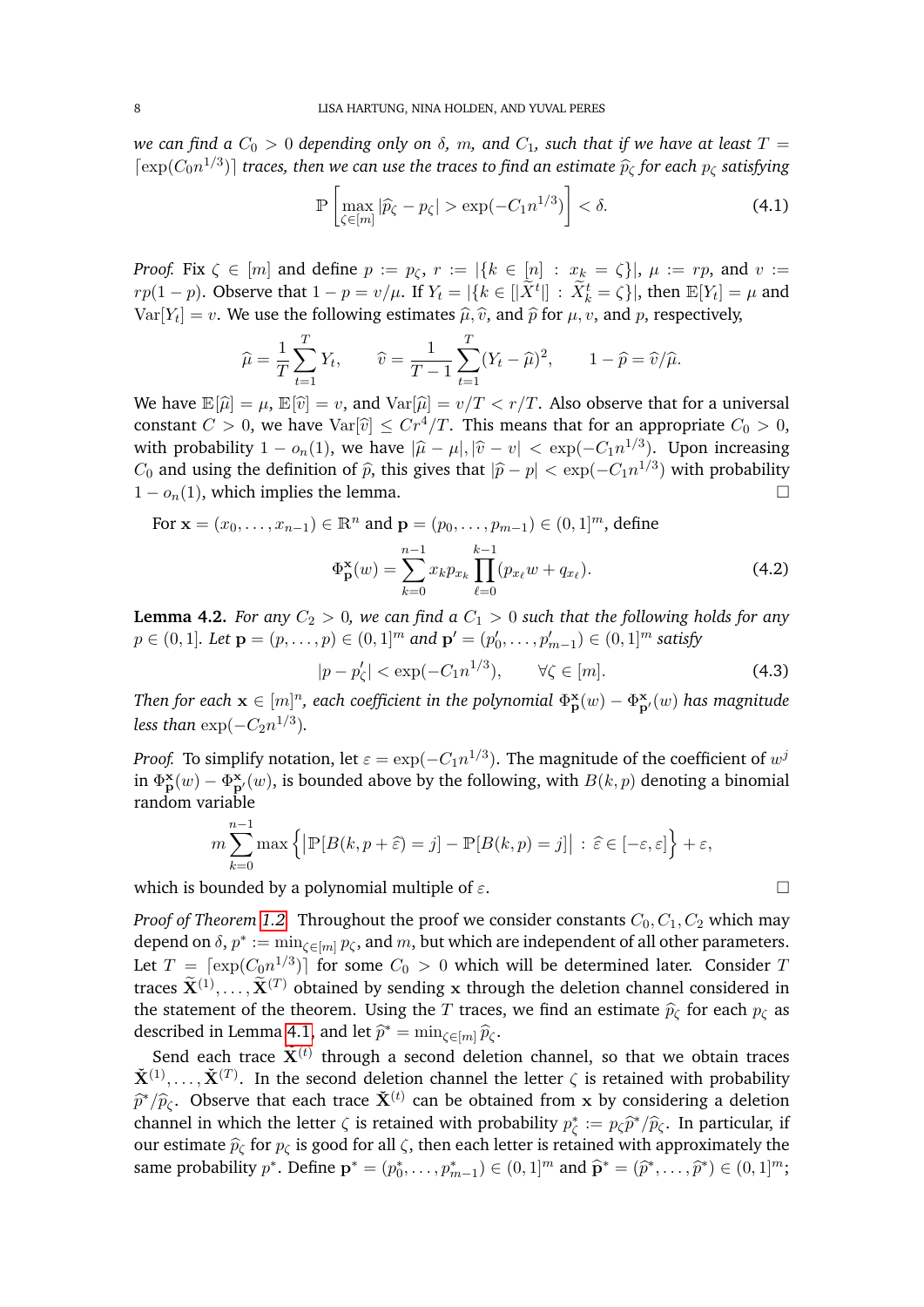the first string represents the actual (unknown) retention probabilities, and while the second string represents our estimated retention probabilities.

Given strings  $y, y' \in [m]^n$ , let  $\check{Y}$  (resp.  $\check{Y}'$ ) denote a string obtained by sending  $y$  (resp.  $y'$ ) through the two deletion channels described above, i.e., the letter  $\zeta$  is retained with probability  $p_{\zeta}^*$ . We first assume  $m=2$ . By Lemma [2.1,](#page-2-4)

<span id="page-8-3"></span>
$$
\sum_{j=0}^{n-1} \mathbb{E} \left( \check{Y}_j - \check{Y}'_j \right) w^j = \Phi_{\mathbf{p}^*}^{\mathbf{y}}(w) - \Phi_{\mathbf{p}^*}^{\mathbf{y}'}(w) \n= \left( \Phi_{\widehat{\mathbf{p}}^*}^{\mathbf{y}}(w) - \Phi_{\widehat{\mathbf{p}}^*}^{\mathbf{y}'}(w) \right) + \left( \Phi_{\mathbf{p}^*}^{\mathbf{y}}(w) - \Phi_{\widehat{\mathbf{p}}^*}^{\mathbf{y}'}(w) \right) - \left( \Phi_{\mathbf{p}^*}^{\mathbf{y}'}(w) - \Phi_{\widehat{\mathbf{p}}^*}^{\mathbf{y}'}(w) \right).
$$
\n(4.4)

Let

$$
E(C_0, C_1) := \left\{ \max_{\zeta \in [m]} |\widehat{p}^* - p_{\zeta}^*| \ge \exp(-C_1 n^{1/3}) \right\}.
$$

By [\[8\]](#page-9-2), there is a  $C_2 > 0$ , such that for some  $j \in [n]$ , the absolute value of the coefficient of  $w^j$  in  $\Phi_{\widehat{P}^*}^{\mathbf{y}}(w) - \Phi_{\widehat{P}^*}^{\mathbf{y}'}(w)$  is at least  $\exp(-C_2 n^{1/3}/2)$ . From the proof in [\[8\]](#page-9-2) we see that  $C_2$ <br>is universal given any lower bound on  $\widehat{\mathcal{P}}^*$  so on the event  $F(C, C)$  is and for suf is universal given any lower bound on  $\hat{p}^*$ , so on the event  $E(C_0, C_1)^c$  and for sufficiently large  $n$ , we may assume that the constant  $C_2$  depends only on  $p^*$ .

Given  $C_2 > 0$ , define  $C_1 > 0$  as in Lemma [4.2.](#page-7-1) By Lemma [4.1,](#page-7-0) we can find  $C_0 > 0$  such that

$$
\mathbb{P}\left[E(C_0, C_1)\right] < \delta/2. \tag{4.5}
$$

By Lemma [4.2](#page-7-1) and [\(4.4\)](#page-8-3), on  $E(C_0, C_1)^c$  and for all sufficiently large  $n$ , the absolute value of the coefficient of  $w^j$  in the polynomial  $\Phi_{\mathbf{p}^*}^{\mathbf{y}}(w) - \Phi_{\mathbf{p}^*}^{\mathbf{y}'}(w)$  is at least  $\exp(-2C_2n^{1/3})$ and of the same sign as the corresponding coefficient in  $\Phi_{\hat{P}^*}^{\mathbf{y}}(w) - \Phi_{\hat{P}^*}^{\mathbf{y}'}(w)$ . Therefore, on the event  $E(C_0, C_1)^c$ , Hoeffding's inequality gives that with probability at least 1 –  $\exp(-T \exp(-4 C_2 n^{1/3})/2)$ , we can determine if our unknown bit string x equals y or  ${\bf y}',$  by considering  $(\check{\bf X}_j^{(t)})_{1\leq t\leq T}.$  After possibly increasing  $C_0,$  we see by a union bound that on  $E(C_0, C_1)^c$  and for  $m = 2$ , we can identify x with probability at least 1 –  $2^n \exp(-T \exp(-4C_2 n^{1/3})/2).$ 

Given  $y, y' \in [m]^n$  for  $m \neq 2$  we proceed similarly. For each fixed  $\zeta \in [m]$  and with  $\mathbf{x} = (x_0, \dots, x_{n-1})$ , we first identify the set  $A_\zeta := \{k \in [n] : x_k = \zeta\}$ . Define  $\hat{\mathbf{y}}$  and  $\hat{\mathbf{y}}'$  to be equal to y and y', respectively, except that all  $x_k$  such that  $x_k = \zeta$  has been replaced by 1, and all  $x_k$  such that  $x_k \neq \zeta$  has been replaced by 0. Using the approach above with  $\hat{y}$  and  $\hat{y}'$ , on the event  $E(C_0, C_1)^c$  we can determine  $A_{\zeta}$  except on an event of probability  $1-2^n\exp(-T\exp(-4C_2n^{1/3})/2).$  We repeat the procedure for each  $\zeta\in[m],$  and see that on the event  $E(C_0, C_1)^c$  we can determine the sets  $A_\zeta$ , and hence x, except on an event of probability  $1 - o_n(1)$ . By increasing the constant  $C_0$  if necessary, we can reconstruct the string with probability at least  $1 - \varepsilon$  for any n.

#### **REFERENCES**

- <span id="page-8-1"></span>[1] T. Batu, S. Kannan, S. Khanna, and A. McGregor. Reconstructing strings from random traces. In *Proceedings of the fifteenth annual ACM-SIAM symposium on Discrete algorithms*, pages 910–918. Society for Industrial and Applied Mathematics, 2004.
- <span id="page-8-2"></span>[2] P. Borwein and T. Erd´elyi. Littlewood-type problems on subarcs of the unit circle. *Indiana University mathematics journal*, 46(4):1323, 1997.
- <span id="page-8-0"></span>[3] A. De, R. O'Donnell, and R. Servedio. Optimal mean-based algorithms for trace reconstruction. In *Proceedings of the 49th Annual ACM SIGACT Symposium on Theory of Computing*, STOC 17, pages 1047– 1056, New York, NY, USA, 2017. ACM.